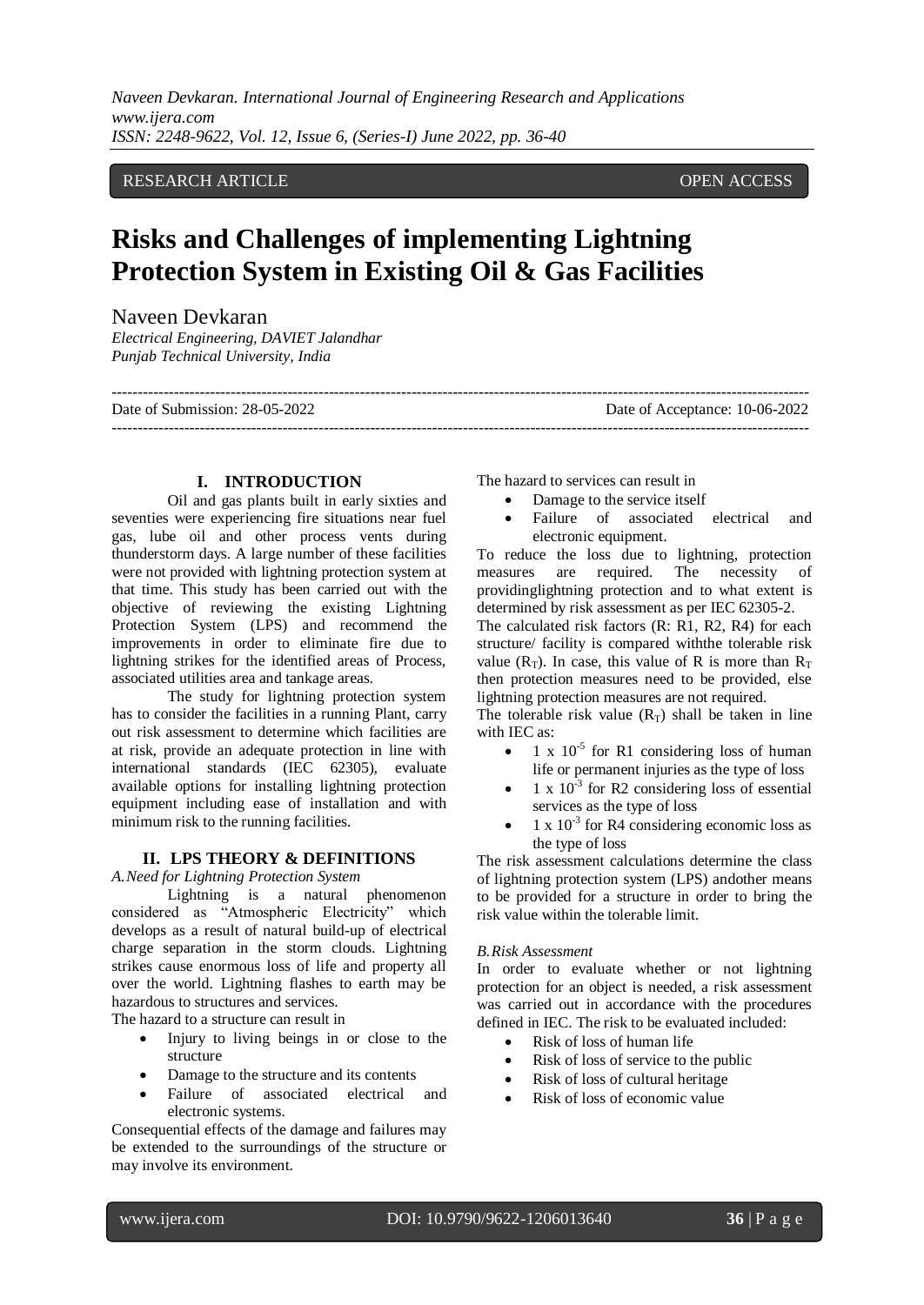For a particular structure/ facility each of the relevant risk factors were calculated and compared withthe tolerable risk values.

The risk components for a structure included:

- Risks due to flashes to the structure
- Risks due to flashes near the structure
- Risks due to flashes to a service connected to the structure
- Risks due to flashes near a service connected to the structure

The risk components for a service included:

- Risks due to flashes to the service
- Risks due to flashes near the service
- Risks due to flashes to the structure to which the service is connected

The risk components in a structure is defined by following general equation:

 $R_X = N_X$  x  $P_X$  x  $L_X$ Where

- $\bullet$  N<sub>X</sub> is the number of dangerous events per annum
- $\bullet$   $\mathbf{P}_X$  is the probability of damage to a structure
- $\bullet$  L<sub>x</sub> is the consequent loss in a structure

Based on the above general equation, the values of each of the risk components in a structurenamely  $R_A$ ,  $R_B$ ,  $R_C$ ,  $R_M$ ,  $R_U$ ,  $R_V$ ,  $R_W$  and  $R_Z$  are calculated to arrive at the total risk value for eachcategory of loss.

Values of risk components  $R_B$ ,  $R_C$ ,  $R_V$ ,  $R_W$ , and R'Zwere not calculated as the plantdoes not provide any direct services to the public in terms of power, gas, water, telecomservices.

### **C.** *Basis of LPS Design*

The Lightning Protection System (LPS) was designed

- To convey the lightning energy to earth via a defined route.
- To ensure low impedance connection to the earth mass.
- To eliminate the secondary effects of potentially dangerous over voltages arising from the dissipation of either lightning or induced currents.

The kind or lightning protection system employed depended on whether the structure/ building/ facility is constructed of non-conducting (insulating) medium such as concrete and bricks or is made of conducting materials such as steel structures, steel roofs, etc. In case of former construction separate air terminal system components and down conductors were provided. In the latter case the framework of the structure itself was used as an air termination system and down conductors.

Electrical and electronic equipment located with the structures/ facilities are subject to damages caused by the lightning electromagnetic impulse

(LEMP). This equipment are to be provided with LEMP protection measures (LPMS) to avoid failure of internal systems and to meet this requirement it was ensured that:

- Cables shall be shielded type with shields of adequate cross section; shields shall bebonded to earthing system at either end.
- Use of TNS system
- Laying of all internal system cables inside cable ducts.

The total plant shall be connected by an earthing system which is incorporated into all buildings and interconnected across the site. The earthing network shall be maintained throughout the electrical installation to control the hazards to personnel due to voltage gradients under abnormal conditions. The earthing network consists of main earth conductor (grid conductor) forming a closed ring network with required number of earth electrodes connected to it to provide a common earth for electrical devices and metallic structures. Earthing networks shall be constructed from copper material. From each earth electrode two distinct connections shall be made to the main earth conductor. Each building or area earth network shall be interconnected in at least two points with one or several other earthing networks. These interconnection points shall be provided with connecting boxes and have disconnecting links so that separate earth systems can be tested. The earth plates shall be used for taking multiple earth connections to two or more equipment. The maximum permissible earth resistance values of the earthing system in the plant were ensured as following:

- For electrical equipment 1 ohm
- For static discharge 1 Mega-ohm
- For lightning discharge 10ohms

#### *D. Major Components of Lightning Protection System*

#### *1)Air Termination*

The air terminal shall be capable of drawing the lightning discharge to it in preference to vulnerableparts of the protected structure. The air terminations can be of vertical or horizontal type. Thismetallic element can be as rods, mesh conductor or catenary wires.

The air-termination system shall be positioned in such a way that the structure is fully situated withinthe protected zone. No metal installation shall protrude outside the volume protected by airterminationsystems.

The minimum separation distance between external LPS and structural parts, the metal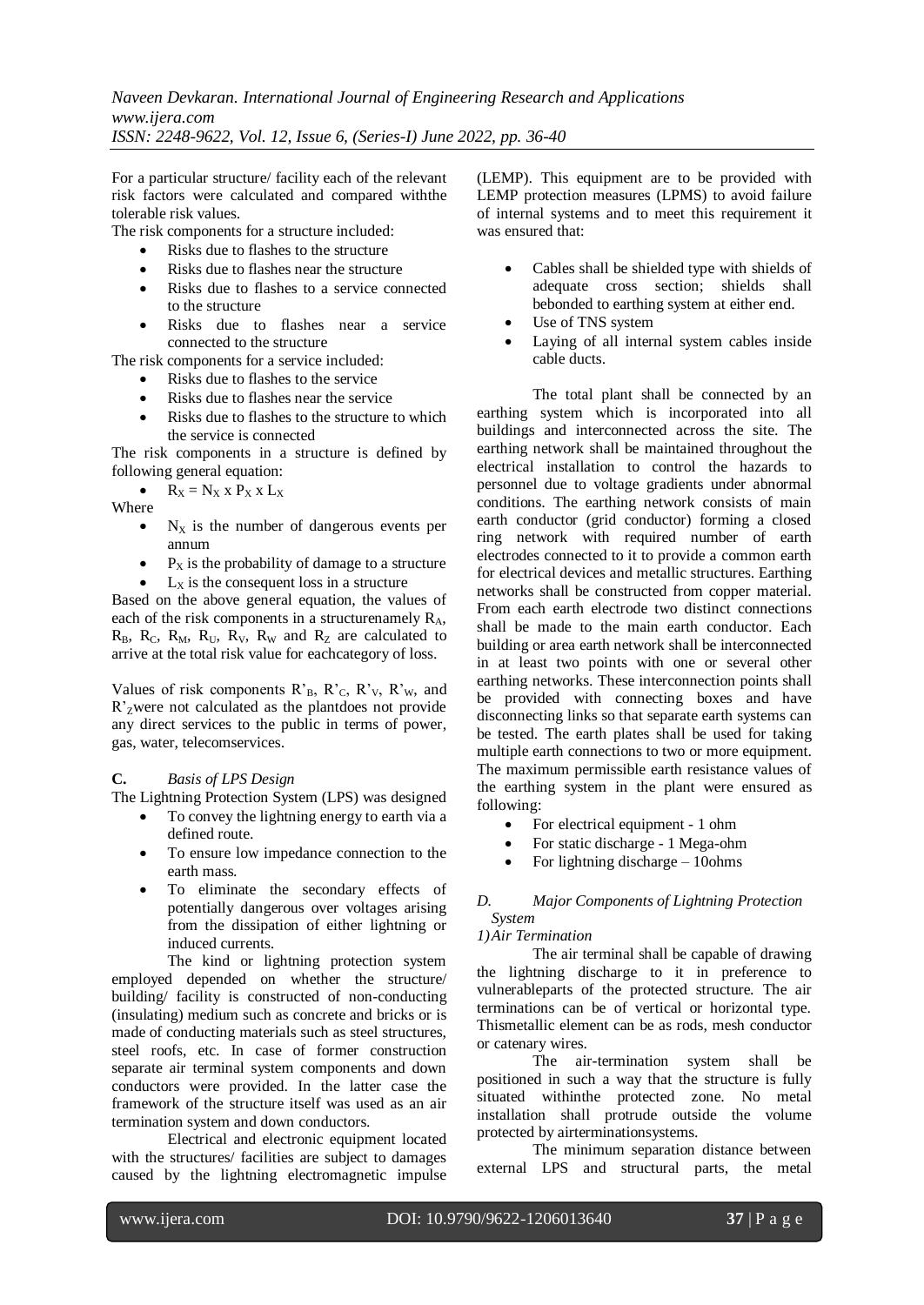installations and internal systems shall be provided as per clause 6.3, IEC 62305-3 to avoid sparking.

Vertical air terminations shall be used for very high structures with small base areas e.g. non conducting chimneys etc. Vertical terminations shall be provided for the chimneys. Vertical air terminations shall project at least 300 mm above the protected structure. All the vertical air terminations provided on the same structure shall be interconnected.

Material, configuration and minimum cross-sectional area of air-termination conductors and air termination rods shall be as per Table 6 in IEC 62305-3.

#### *2)Down Conductor*

This air termination system shall be connected to the earth through the down conductors.The down conductors shall be installed so that, as far as practicable, they form a direct continuationof the air-termination conductors.

Down conductors shall be installed straight and vertical such that they provide the shortest and mostdirect path to earth. The formation of loop shall be avoided as much as possible. Down conductorsshall not be installed in gutters or downspouts.

If the air-termination consists of catenary wires (or one wire), at least one down-conductor is neededat each supporting structure.

If the air-termination forms a network of conductors, one down-conductor is needed at least at eachsupporting wire end.The number of downconductors shall not be less than two and should be distributed around theperimeter of the structure to be protected, if the LPS is installed on the structure itself.

The separationdistance between downconductors shall be as per Table 4 in IEC 62305- 3.Material, configuration and minimum crosssectional area of down-conductors shall be as per Table 6in IEC 62305-3.

#### *3)Earth Termination*

This metallic element is intended to conduct and disperse the lightning current into the earth, whilstminimizing any potentially dangerous over voltages arising from the dissipation of either lightning orinduced currents or power frequency fault currents.

Each down conductor shall be provided with an earth electrode and all earth electrodes shall beinterconnected. The earth electrodes shall be interconnected by mesh conductors. The earthtermination network shall be common for both lightning protection system and electrical equipment earthing system.

The whole of lightning protective system including any earth ring shall have a combined resistance

toearth not exceeding 10 ohms without taking account of any bonding.

Steel reinforcement of foundations can be used as earth electrodes and supplemented to external earth electrodes.

Earth electrodes shall be installed in such a way as to allow inspection during construction. However concrete pits shall be provided for some of the electrodes to enable testing during the life of the plant. The embedded depth and the type of earth electrode shall be such as to minimize the effects of corrosion, soil drying and freezing and thereby stabilize the conventional earth resistance. Earthing rods shall be proprietary made of solid copper and be 3.6metre minimum in length or as long as necessary to achieve at least the maximum permissible total resistance to earth.

Material, configuration and minimum dimensions of earth electrodes shall be as per Table 7 in IEC62305- 3.

Precautions shall be taken care at joints of dissimilar metals.

#### *4)Natural Components of LPS*

Natural components made of conductive materials, which will always remain in/on the structure andwill not be modified (e.g. interconnected reinforced steel, metal framework of the structure, etc.) maybe used as parts of an LPS.

In case of buildings/ structures of conducting material, the framework itself provides an efficient natural network of many paths to earth. The structural steel columns shall be connected to the plant earth grid and as such down conductors are not required. Lightning protection shall be limited to the bonding of steel structures to the main earthing system.

The following parts of a structure should be considered as natural air-termination components andpart of an LPS.

- a. Metal sheets covering the structure to be protected provided that:
	- The electrical continuity between the various parts is made durable (e.g. by means ofbrazing, welding, crimping, seaming, screwing or bolting).
	- The thickness of the metal sheet is not less than the value t' given in Table 3 in IEC 62305-3.
	- They are not clad with insulating material.

Metal components of roof construction (trusses, interconnected reinforcing steel, etc.), underneath non-metallic roofing, provided that this latter part can be excluded from the structure to be protected.

Metal parts such as ornamentation, railings, pipes, coverings of parapets, etc., with cross sections not less than that specified for standard air-termination components.

Metal pipes and tanks on the roof, provided that they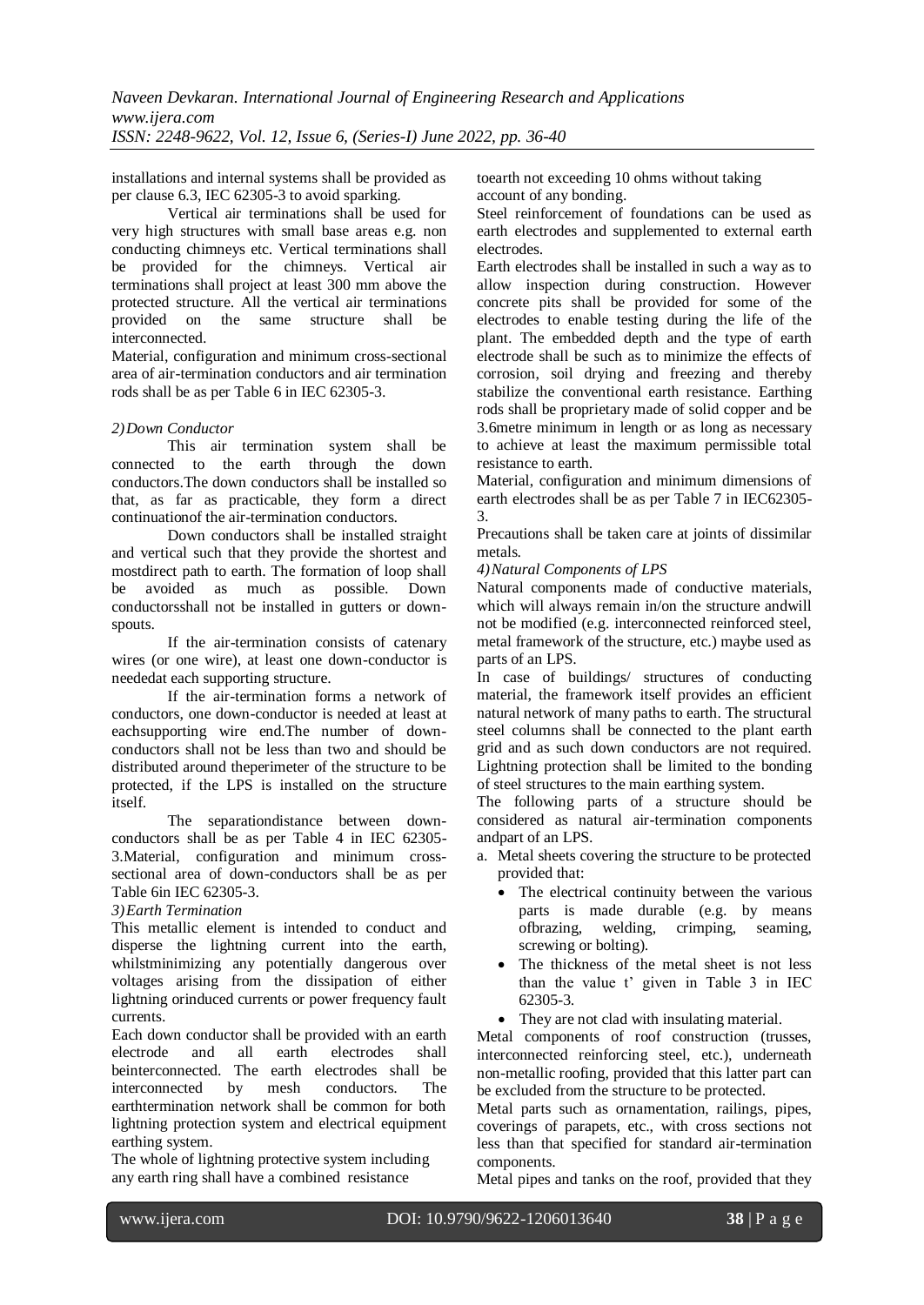are constructed of material with thicknesses and cross-sections in accordance with Table 6 in IEC 62305-3.

Metal pipes and tanks carrying readily-combustible or explosive mixtures, provided that they are constructed of material with thickness not less than the appropriate value of t' given in Table 3 in IEC 62305-3 and that the temperature rise of the inner surface at the point of strike does not constitute a danger. If the conditions for thickness are not fulfilled, the pipes and tanks shall be integrated to earthing network by bonding.

#### *5)Methods for Positioning Air-Termination System* The following methods can be used to position and design the air-termination system:

- The rolling sphere method
- The protection angle method
- The mesh method

The rolling sphere method is suitable in all cases.

The protection angle method is suitable for simpleshaped buildings, but it is subject to limits of airterminationheight depending upon the class of LPS. This method shall be restricted to the maximumheight of air-termination above reference plane of the area to be protected as indicated in Table 2, IEC 62305-3. The protection angle varies with height of air-termination with respect to the referenceplane (top of the structure/ facility to be protected) and shall be taken from IEC.

The mesh method shall be used for designing the horizontal conductor spacing for the air terminationsystem on plane surfaces of buildings/ structures/ facilities to be protected.

#### **III. PROPOSED SOLUTION FOR IMPLEMENTATION**

A. *Floating Roof Storage Tanks*

The risk assessment calculation for Floating Roof Storage Tanks was carried out in line with IEC 62305 and without LPS the calculated risk value for loss of human life  $(R_1)$  and economic loss  $(R_4)$  is more than thetolerable risk  $R_T$ .

|                   | of<br>Loss   | of<br>Loss       | <b>Economic</b> |
|-------------------|--------------|------------------|-----------------|
|                   | Human        | <b>Essential</b> | $Loss(R_4)$     |
|                   | Life $(R_1)$ | <b>Service</b>   |                 |
|                   |              | $(R_2)$          |                 |
| <b>Calculated</b> | 1.200E-      | 7.244E-05        | 1.261E-03       |
| Risk(R)           | 04           |                  |                 |
| Tolerable         | 1.000E-      | 1.000E-03        | 1.000E-03       |
| $Risk(R_T)$       | 05           |                  |                 |
| Direct Strike     | 1.182E-      | 7.091E-05        | 1.241E-03       |
| $Risk(R_D)$       | 04           |                  |                 |
| Indirect          | 1.846E-      | 1.537E-06        | 1.981E-05       |
| Risk<br>Strike    | 06           |                  |                 |
| $(R_I)$           |              |                  |                 |

**Table-1:** Calculated Overall Risk without LPS

Risk assessment calculation for the area with air termination system and tank body being used asdown conductor results in the value for loss of human life  $(R<sub>1</sub>)$  and economic loss  $(R<sub>4</sub>)$  within thetolerable risk  $R_T$ .

Table-2: Calculated Overall Risk with LPS

|                   | of<br>Loss   | of<br>Loss       | Economic       |
|-------------------|--------------|------------------|----------------|
|                   | Human        | <b>Essential</b> | $Loss(R_4)$    |
|                   | Life $(R_1)$ | Service          |                |
|                   |              | $(R_2)$          |                |
| <b>Calculated</b> | 1.970E-      | 6.064E-05        | 8.008E-05      |
| Risk(R)           | 06           |                  |                |
| Tolerable         | 1.000E-      | 1.000E-03        | 1.000E-03      |
| $Risk(R_T)$       | 05           |                  |                |
| Direct Strike     | $1.241E -$   | 5.910E-05        | $6.027E - 0.5$ |
| $Risk(R_D)$       | 07           |                  |                |
| Indirect          | 1.846E-      | 1.537E-06        | 1.981E-05      |
| Risk<br>Strike    | 06           |                  |                |
| (R1)              |              |                  |                |

The traditional method for providing air termination systems on floating roof tanks involves providing catenary wires/bare copper conductors. The catenary wires with small steel supports need to be connected to the existing steel platformstructures on the top of tank. Additionally for rolling ladder flexible bonding conductor of 35mm width to be applied across rolling hinges,between ladder and top of the tank & between ladder and floating roof.For the Floating Roof multiple shunt connections need to be provided between floating roof and the tankshelf at about 1.5mts interval around the roof periphery.

The shell typically discharges its electrical charge more rapidly than the floating roof. This difference in electrical potential increases the risk of sustained arcing, which can cause a shower of sparks at the roof shell interface. The traditional method to overcome the risk of these sparks is providing shunt connections between the roof and the tank shell at multiple locations. The electrical bond these shunts